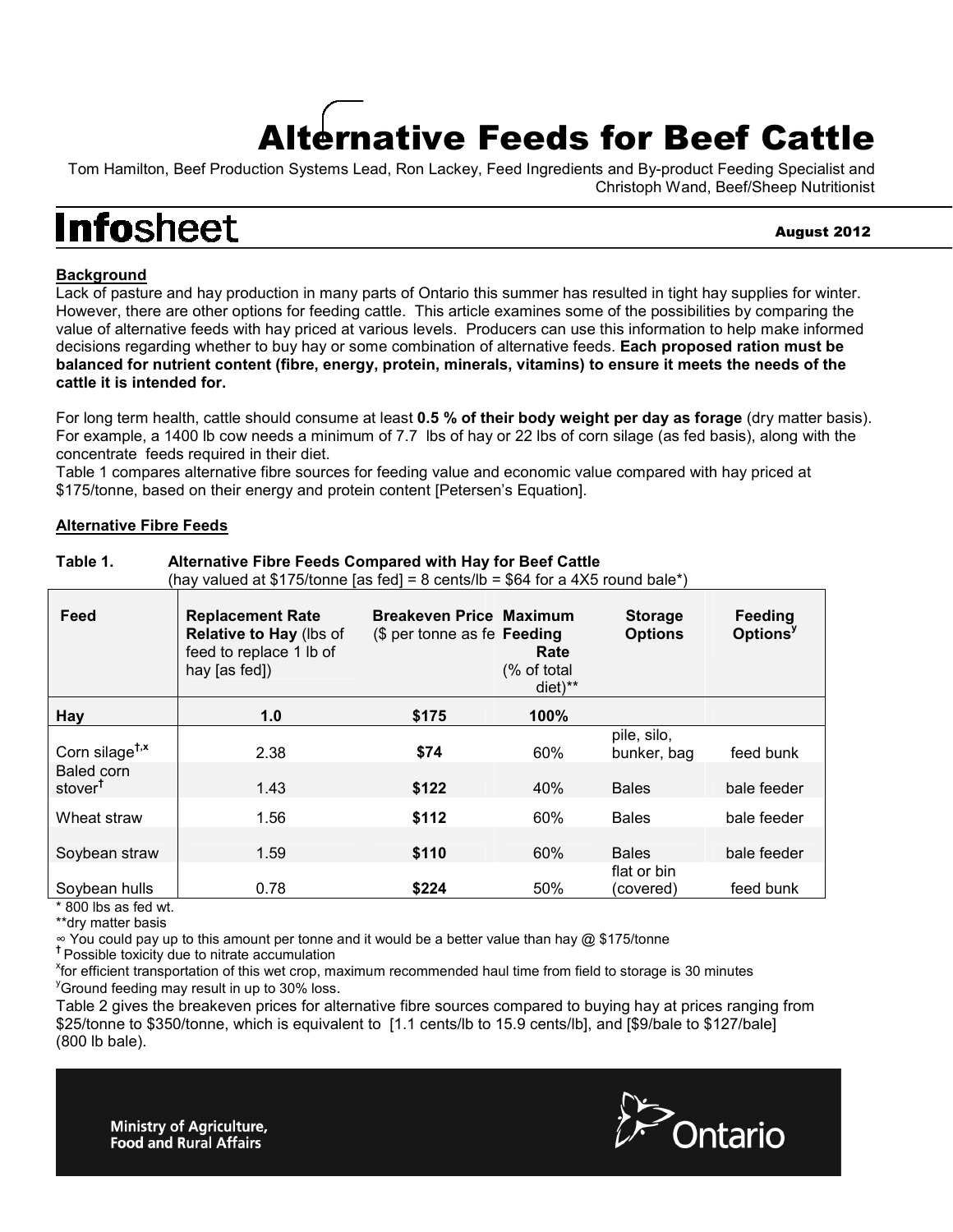**Table 2. Breakeven Price of Alternative Fibrous Feeds for Beef Cattle, Relative to Hay at Varying Prices\***(\$/tonne, as fed basis)

| <b>Alternative Feed</b>  |     | Price of Hay (\$/tonne, as fed basis) |     |     |     |     |     |     |     |     |     |    |    |    |
|--------------------------|-----|---------------------------------------|-----|-----|-----|-----|-----|-----|-----|-----|-----|----|----|----|
|                          | 350 | 325                                   | 300 | 275 | 250 | 225 | 200 | 175 | 150 | 125 | 100 | 75 | 50 | 25 |
| Corn silaget             | 147 | 137                                   | 126 | 116 | 105 | 95  | 84  | 74  | 63  | 53  | 42  | 32 | 21 | 11 |
| <b>Baled Corn stover</b> | 245 | 227                                   | 210 | 192 | 175 | 157 | 140 | 122 | 105 | 87  | 70  | 52 | 35 | 17 |
| Wheat straw              | 224 | 208                                   | 192 | 176 | 160 | 144 | 128 | 112 | 96  | 80  | 64  | 48 | 32 | 16 |
| Soybean straw            | 220 | 204                                   | 189 | 173 | 157 | 142 | 126 | 110 | 94  | 79  | 63  | 47 | 31 | 16 |
| Soybean hulls            | 449 | 417                                   | 385 | 353 | 321 | 288 | 256 | 224 | 192 | 160 | 128 | 96 | 64 | 32 |

\*Example: if hay cost \$325/tonne, you could afford to pay up to \$227 for baled corn stover and it would be a cheaper feed source than the hay.

#### **Corn Stover Grazing**

Grazing the corn stover left in the field after grain harvesting may be an option. This would require buying and installing temporary electric fencing, providing a water source and trucking cattle to and from the field. Strip grazing is the most effective way to utilize the stover. Table 3 estimates the value of corn stover as a feed source on a per acre basis, assuming it costs \$50 an acre to set up and manage the field. Assuming that the grain harvest produced 120 bu/acre, strip grazing the stover should provide 60 cow days of grazing per acre. **Depending on the size of the cobs and harvest conditions, there may be a significant amount of grain left in the field. In order to minimize the risk of bloat, make sure cows are full of feed before first turn out onto the corn stover field, provide some familiar dry hay for the first couple of days, and keep a close eye on them.** 

#### **Table 3. Value of Corn Stover (\$/acre) for Grazing Beef Cattle Relative to Buying Hay at Various Prices\*#**

|                    | Price of Hay, \$/tonne (as fed basis) |     |     |     |     |     |     |     |     |     |     |       |     |       |
|--------------------|---------------------------------------|-----|-----|-----|-----|-----|-----|-----|-----|-----|-----|-------|-----|-------|
| Stover             | 350                                   | 325 | 300 | 275 | 250 | 225 | 200 | 175 | 150 | 125 | 100 | 75    | 50  | 25    |
| Value<br>(\$/acre) | 135                                   | 122 | 109 | 96  | 82  | 69  | 56  | 43  | 29  | 16  |     | $-10$ | -24 | $-37$ |

\*Assumptions: 120 bu/acre grain yield, 6700lbs stover residue in field (80% dm), cows utilize 25% of residue [1670 lbs/acre]. "Corn stover value has been adjusted to reflect a \$50/acre charge for fencing, water provision and management time. Does not include cost to transport cattle to and from field. Does *not* include charge for protein supplement which may be needed as season progresses. *One acre of stover would provide feed for 1 cow for 2 months, or 60 cow days per acre.*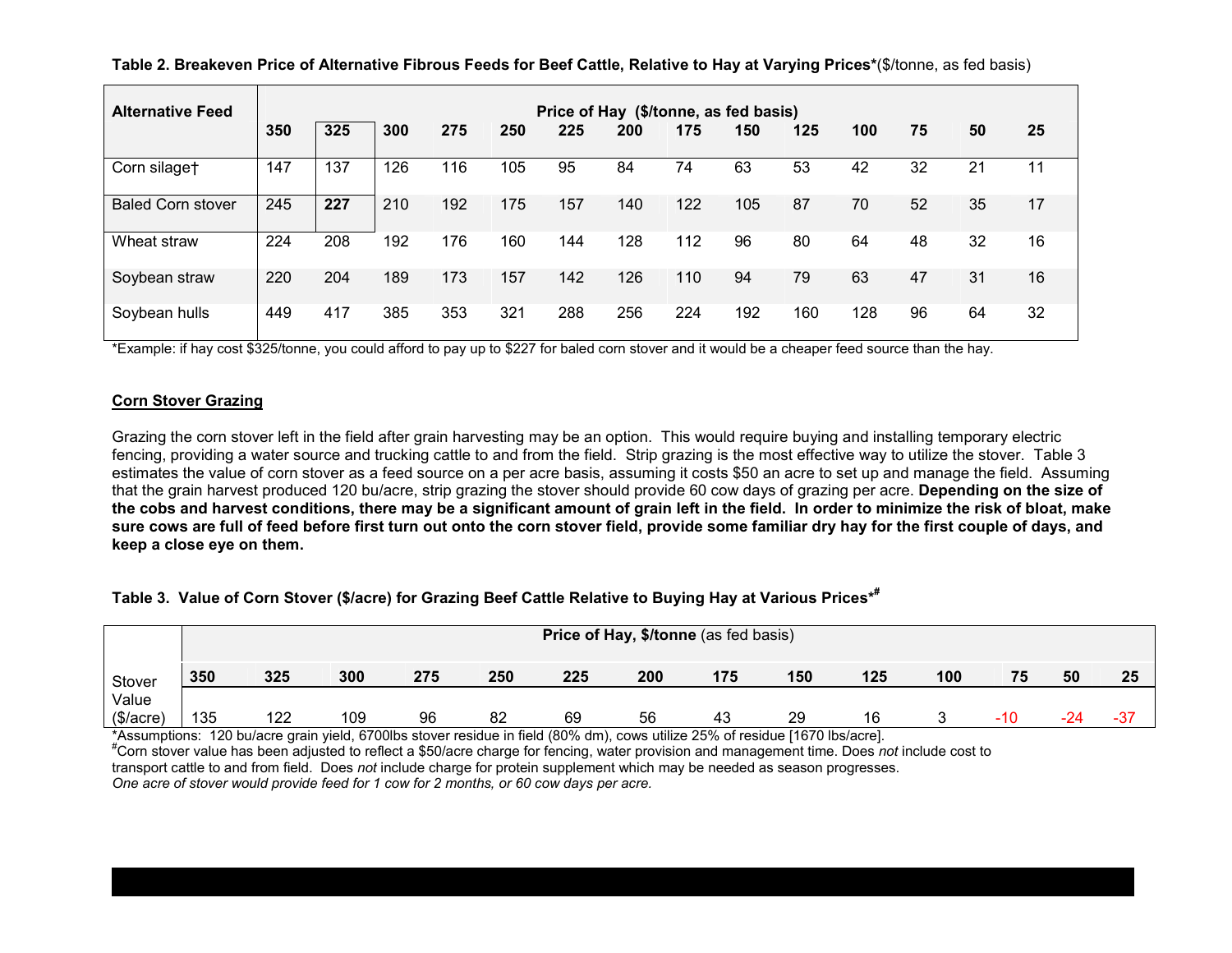#### **Energy and Protein Concentrate Feeds**

Although beef cows are not usually fed much in the way of concentrates, they may be required when low quality roughages such as straw make up a large component of the diet. Table 4 gives the replacement rates for some concentrate feeds, relative to the energy and protein contained in average quality hay. It also estimates the breakeven price for these alternative feeds compared with hay valued at \$175/tonne.

| Feed                                     | <b>Replacement Rate Relative</b><br>to Hay (lbs of feed to replace 1<br>Ib of hay [as fed]) | <b>Breakeven Price*</b><br>$($/tonne$ as fed) | <b>Max Feeding Rate</b><br>(% of total diet)** | <b>Storage Options</b> |  |  |
|------------------------------------------|---------------------------------------------------------------------------------------------|-----------------------------------------------|------------------------------------------------|------------------------|--|--|
| Wheat shorts                             | 0.75                                                                                        | \$306                                         | 25%                                            | flat or bin (covered)  |  |  |
| Corn gluten feed<br>(dry)                | 0.62                                                                                        | \$310                                         | 50%                                            | flat or bin (covered)  |  |  |
| Distillers dried grains<br>with solubles | 0.50                                                                                        | \$414                                         | 30%                                            | flat (covered)         |  |  |
| Brewers grains (wet)                     | 2.44                                                                                        | \$73                                          | 40%                                            | pile, bunker, bag      |  |  |
| Oats                                     | 0.81                                                                                        | \$219                                         | 60%                                            | flat or bin (covered)  |  |  |
| <b>Barley</b>                            | 0.76                                                                                        | \$241                                         | 30%                                            | flat or bin (covered)  |  |  |
| Shelled Corn                             | 0.81                                                                                        | \$216                                         | 40%                                            | flat or bin (covered)  |  |  |
| Soymeal 48%                              | 0.40                                                                                        | \$438                                         | 15%                                            | flat or bin (covered)  |  |  |
| Wheat                                    | 0.73                                                                                        | \$240                                         | 30%                                            | flat or bin (covered)  |  |  |

**Table 4. Alternative Concentrate Feeds for Beef Cattle, Compared with Hay Valued at \$175/tonne** 

 $($175/tonne$  [as fed] = 8 cents/lb = \$60 for a 4X5 round bale\*)

Note: A feed bunk is required for concentrate feeds. Ground feeding may result in up to 30% loss.

\*You could pay up to this amount per tonne and it would be a better value than buying hay @ \$175/tonne

\*\*dry matter basis